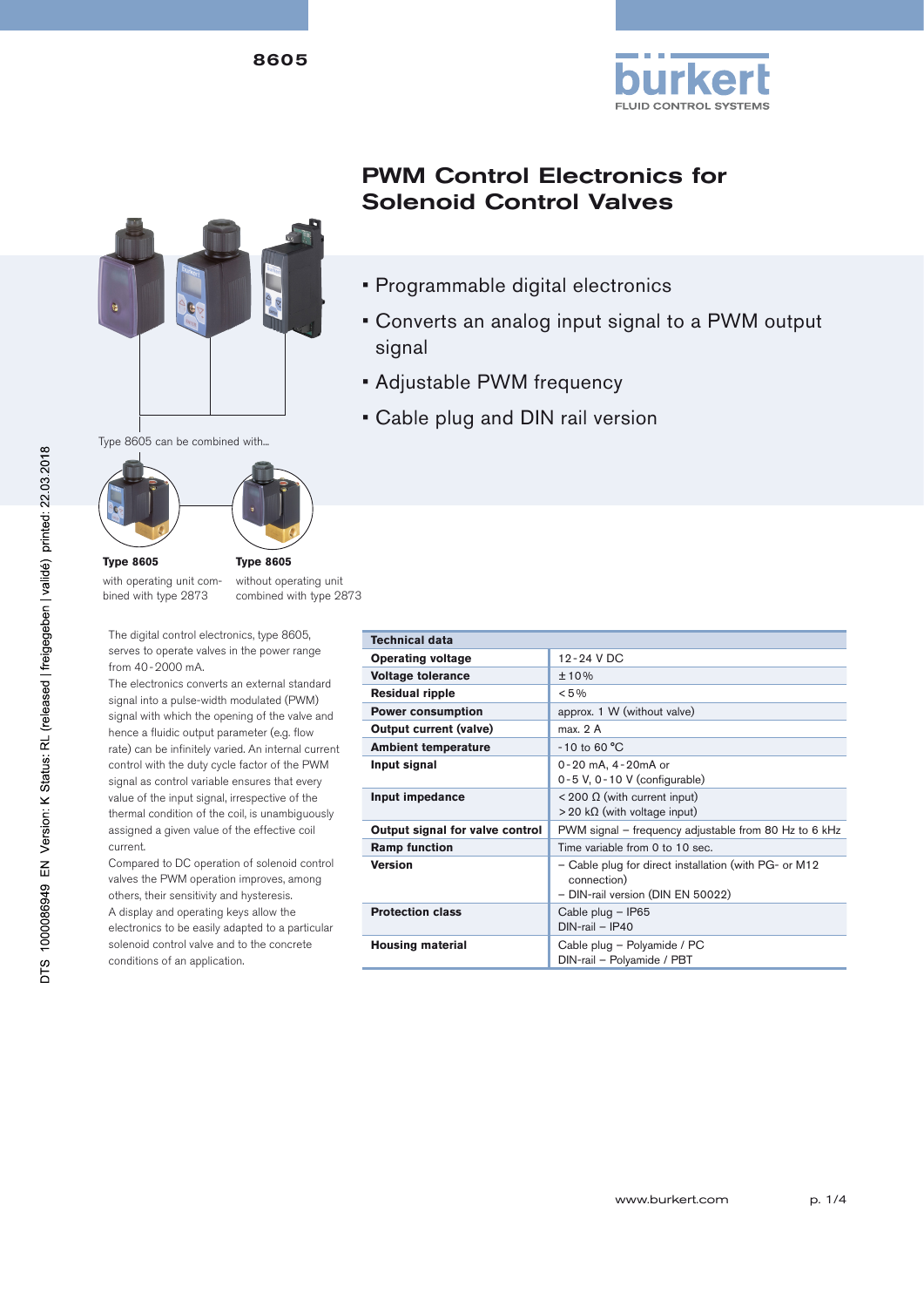

## Functions of the controller Type 8605

- Microprocessor-controlled electronics
- Compensation of the solenoid coil heating by internal current control
- Configurable ramp function
- Adjustable zero point shutdown
- Display and buttons
- Selectable input signal
- Infinitely variable PWM frequency
- Simple adaptation of the minimum and maximum current (start of opening and full opening) to the actual pressure conditions

### Ordering chart Control Electronics for Solenoid Control Valves

| Version                                               | coil<br>current<br>[mA]<br>Max. | Article no. | $\circ$<br>ă<br>$\geq$<br>4<br>Ń<br>↽<br>287<br>2861 | <b>DC</b><br>$\geq$<br>$\sim$<br>$\overline{\phantom{0}}$<br>↽<br>287<br>2861 | DC<br>$\geq$<br>4<br>$\dot{\sim}$<br>2873<br>2863, | DC<br>$\geq$<br>$\sim$<br>$\overline{\phantom{0}}$<br>2873<br>2863, | <b>DC</b><br>$\geq$<br>24<br>2875<br>2865, | DC<br>$\geq$<br>$\sim$<br>$\overline{\phantom{0}}$<br>2875<br>2865, | DC<br>$\geq$<br>4<br>$\dot{\sim}$<br>2836 | DC<br>$\mathbf{I}$<br>24<br>6024 | <b>DC</b><br>$\geq$<br>$\sim$<br>6024 | DC<br>$\geq$<br>24<br>6223 | <b>DC</b><br>$\geq$<br>$\mathbf{\Omega}$<br>$\overline{\phantom{0}}$<br>6223 |
|-------------------------------------------------------|---------------------------------|-------------|------------------------------------------------------|-------------------------------------------------------------------------------|----------------------------------------------------|---------------------------------------------------------------------|--------------------------------------------|---------------------------------------------------------------------|-------------------------------------------|----------------------------------|---------------------------------------|----------------------------|------------------------------------------------------------------------------|
| Cable plug with PG-connection                         | $200 - 1000$                    | 316530 评    |                                                      |                                                                               | X                                                  | X                                                                   | $\mathsf{x}$                               |                                                                     |                                           | X                                |                                       | $\mathsf{x}$               |                                                                              |
| Cable plug with M12-connection                        | $200 - 1000$                    | 316528 评    |                                                      |                                                                               | X                                                  | $\boldsymbol{\mathsf{x}}$                                           | $\mathsf{x}$                               |                                                                     |                                           | X                                |                                       | $\mathsf{x}$               |                                                                              |
| Cable plug with PG-connection                         | $500 - 2000$                    | 316529 评    |                                                      |                                                                               |                                                    | X                                                                   | x                                          | x                                                                   | $\mathsf{x}$                              | X                                | X                                     |                            | X                                                                            |
| Cable plug with M12-connection                        | $500 - 2000$                    | 316526 评    |                                                      |                                                                               |                                                    | X                                                                   | X                                          | X                                                                   | $\mathsf{x}$                              | X                                | X                                     |                            | $\mathsf{x}$                                                                 |
| Cable plug with PG-connection without operating unit  | $200 - 1000$                    | 316521 评    |                                                      |                                                                               | X                                                  | X                                                                   | x                                          |                                                                     |                                           | X                                |                                       | X                          |                                                                              |
| Cable plug with M12-connection without operating unit | $200 - 1000$                    | 316522 评    |                                                      |                                                                               | X                                                  | x                                                                   | x                                          |                                                                     |                                           | x                                |                                       | $\mathsf{x}$               |                                                                              |
| Cable plug with PG-connection without operating unit  | $500 - 2000$                    | 316523 评    |                                                      |                                                                               |                                                    | X                                                                   | X                                          | X                                                                   | $\mathsf{x}$                              | $\mathsf{x}$                     | X                                     |                            | X                                                                            |
| Cable plug with M12-connection without operating unit | $500 - 2000$                    | 316525 评    |                                                      |                                                                               |                                                    | X                                                                   | X                                          | X                                                                   | $\mathsf{x}$                              | X                                | X                                     |                            | X                                                                            |
| DIN-rail                                              | $40 - 220$                      | 316531 评    | x                                                    |                                                                               |                                                    |                                                                     |                                            |                                                                     |                                           |                                  |                                       |                            |                                                                              |
| DIN-rail                                              | $200 - 1000$                    | 316532 评    | X                                                    | x                                                                             | $\mathsf{x}$                                       | X                                                                   | X                                          |                                                                     |                                           | X                                |                                       | $\mathsf{x}$               |                                                                              |
| DIN-rail                                              | $500 - 2000$                    | 316533 评    |                                                      |                                                                               |                                                    | X                                                                   | X                                          | x                                                                   | $\mathsf{x}$                              | X                                | $\mathsf{x}$                          |                            | $\mathsf{x}$                                                                 |

#### Notes:

- Please consider the internal resistance of the valve if used in combination with valves of other vendors. The internal resistance should not fall below
- 7Ω because the control electronics might be damaged if the resistance of the valve is too low.
- Successor types:

– 2861, 2871 with 2822, 2824

– 2863, 2873 with 2833

– 2865, 2875 with 2835

When using the older type please choose the control electronics indicated for the adequate new type.

## Ordering chart accessories

| <u>ទី</u><br>Versi                       | <u>0</u><br>흐   |
|------------------------------------------|-----------------|
| Control unit for plug-on module          | 582878          |
| Right-angle plug M12, 4 pins             | 784301 评        |
| M12 connector with 5 m cable, 4 pins     | 918038 $\equiv$ |
| Cover (for control unit without display) | 670549 $\equiv$ |

<sup>–</sup> With two current ranges possible please choose the lower one.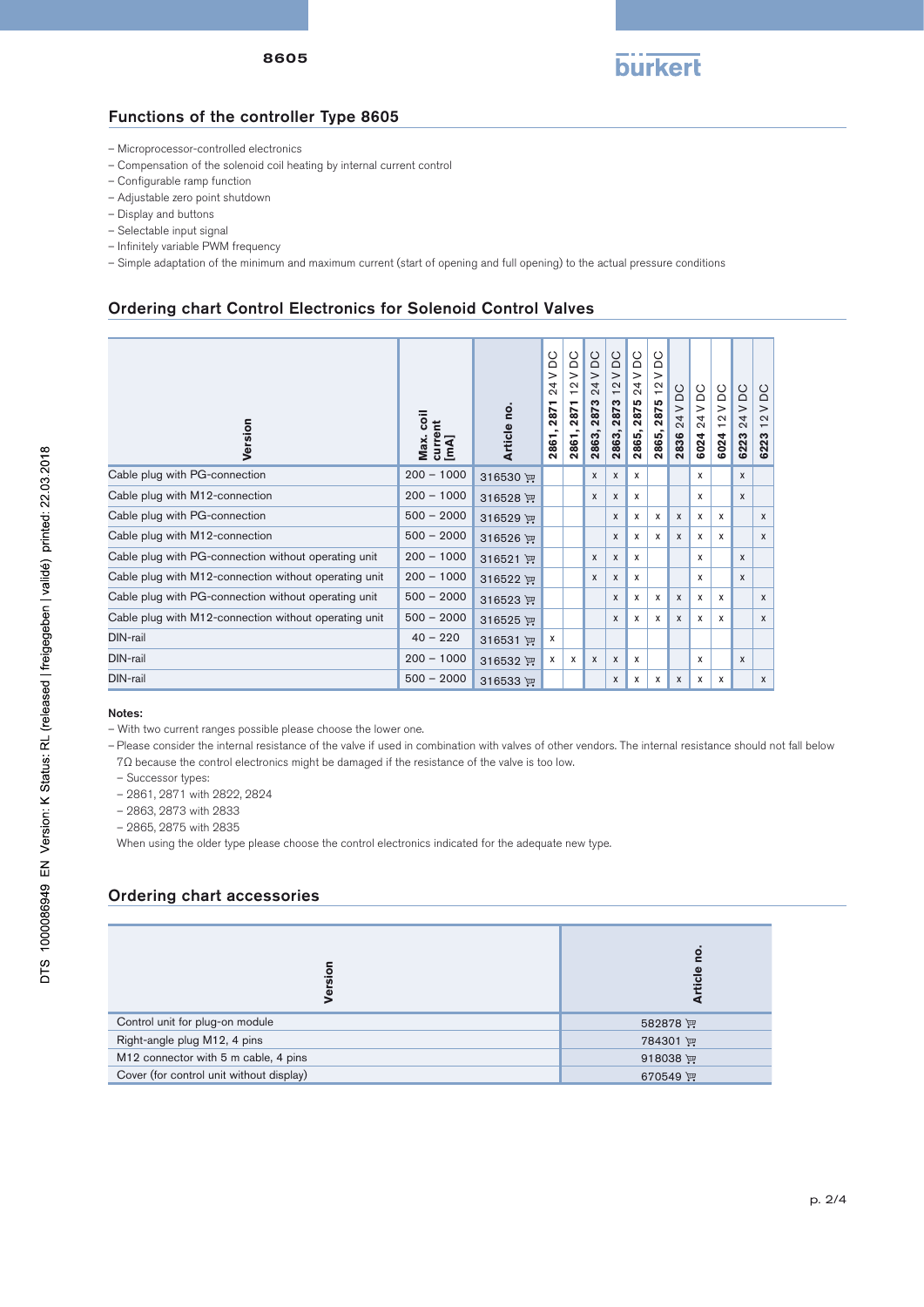8605

**burkert** 

## Pin Assignment